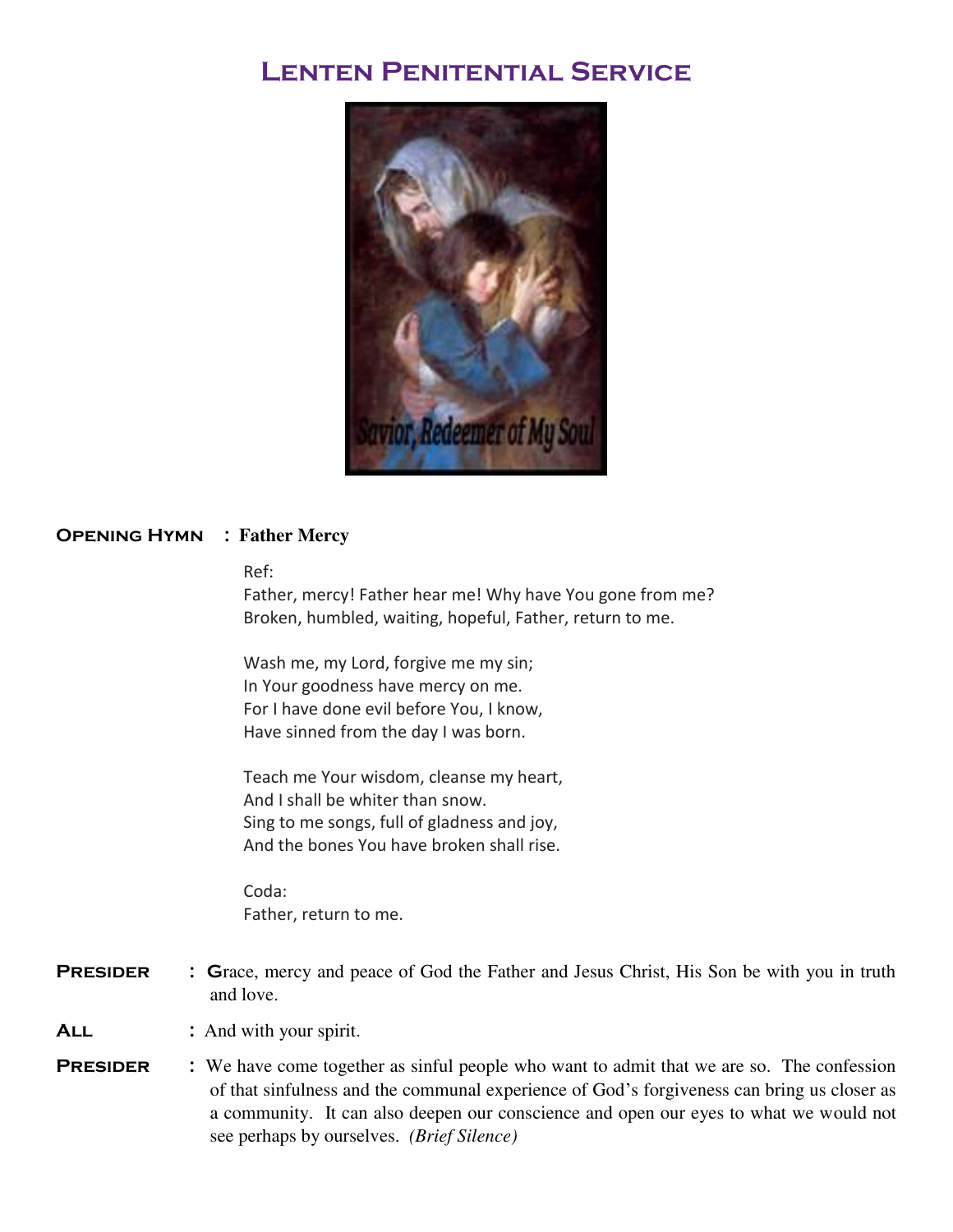### *Psalm 50 ( Alternate Choir)*

Have mercy on me, God, in your kindness. In your compassion blot out my offense. O wash me more and more from my guilt and cleanse me from my sin.

My offenses truly I know them; my sin is always before me. Against you, you alone, have I sinned; what is evil in your sight I have done.

That you may be justified when you give sentence and be without reproach when you judge. O see, in guilt was I born, a sinner was I conceived.

 Indeed you love truth in the heart; then in the secret of my heart teach me wisdom. O purify me, then I shall be clean; O wash me, I shall be whiter than snow.

Make me hear rejoicing and gladness, that the bones you have crushed may revive. From my sins turn away your face and blot out all my guilt.

A pure heart create for me, O God, put a steadfast spirit within me. Do not cast me away from your presence, nor deprive me of your holy spirit.

Give me again the joy of your help; with a spirit of fervor sustain me, that I may teach transgressors your ways and sinners may return to you.

O rescue me, God, my helper, and my tongue shall ring out your goodness. O Lord, open my lips and my mouth shall declare your praise.

For in sacrifice you take no delight, burnt offering from me you would refuse; my sacrifice, a contrite spirit. A humbled, contrite heart you will not spurn.

In your goodness, show favor to Zion: rebuild the walls of Jerusalem. Then you will be pleased with lawful sacrifice,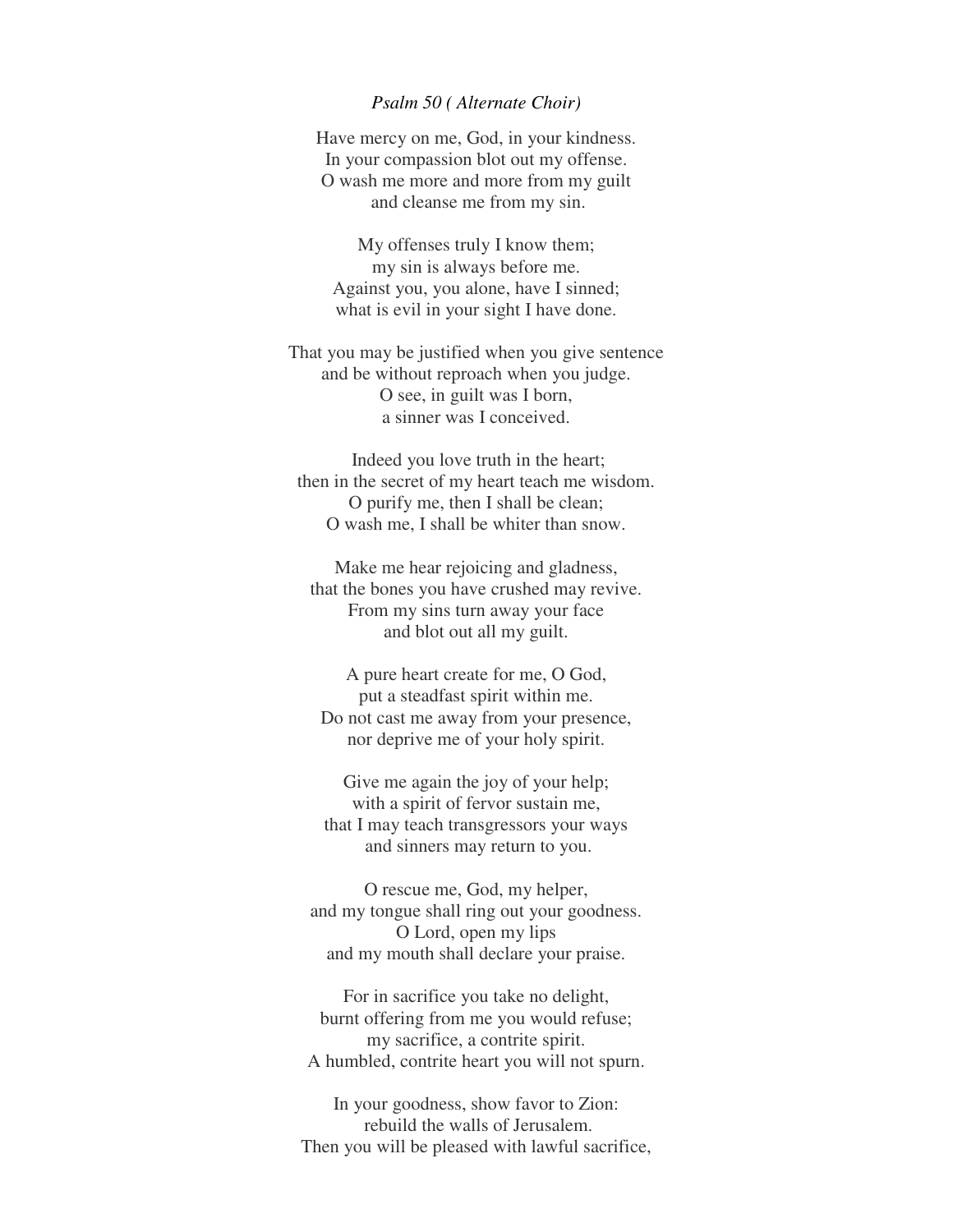**PRESIDER** : Let us pray for the grace of God's light and peace.

 Lord God, merciful Father, we are humbly gathered here during this season of Lent in Your presence to celebrate the gift of your loving forgiveness. Have mercy on us Lord and cleanse us of our sinfulness. Purify our dedication to your service. Removed the barriers that divide us. Help us avoid the failings that spring from human weakness. Teach us to forgive as You forgive us. Strengthen us to bear with others as you bear with us. Let our hearts of stone become hearts of flesh. Through Your Spirit enkindle in us the fire of Your love. We make this prayer through Jesus Christ, our Lord and Redeemer.

ALL : Amen

# **GOSPEL READING - Luke 15:1-10**

*(Heaven is filled with joy when one sinner turns back to God)*

# **Points for Reflection Prayers of the Faithful**

**PRESIDER** : Let us pray to god, who is Father that He may give us the grace of true contrition and the consolation of inner peace. For every petition, let our response be:

# *Father forgive us and give us Your peace*

- 1. That we may inspire each other to a more authentic repentance, and to a life of edifying service. *WE beg your mercy, Lord.*
- 2. Forgive us, Lord, for all out unworthy thoughts, our judgments of others, our unfair criticism and our inner discontent, moodiness and despondency which we nourished. *We beg your mercy, Lord.*
- 3. Forgive us Lord, that sometimes we have been conceited,; that we tried to make ourselves important to dominate, to build up our own image; that we've tried to make ourselves popular; that we wanted to be right at all costs. *We beg your mercy, Lord.*
- 4. Forgive us, Lord, that sometimes we showed little enthusiasm in our faith; that through a cultivated mediocrity, we did not do justice to the true face of Christ and the true meaning of the Gospel in the eyes of other people; that we have been unfaithful in our mission and life of adoration; that sometimes through selfishness we tried to include in our vocation what does not agree with it. *We beg your mercy, Lord.*
- 5. Forgive us, Lord, our faults of omission; the help we could have given, the comfort which was expected from us; the sorrow we did not even see, the inspiration which we denied others. Your longing for us which we did not want to hear. *WE beg your mercy, Lord.*
- **PRESIDER : Almighty God, hear our prayers and accept them as our sincere desire to open ourselves to** Your merciful forgiveness and to Your loving graces so that we can reform our lives; believe and live the Gospel more faithfully. WE make these prayers through Jesus Christ, Our Lord and Savior.